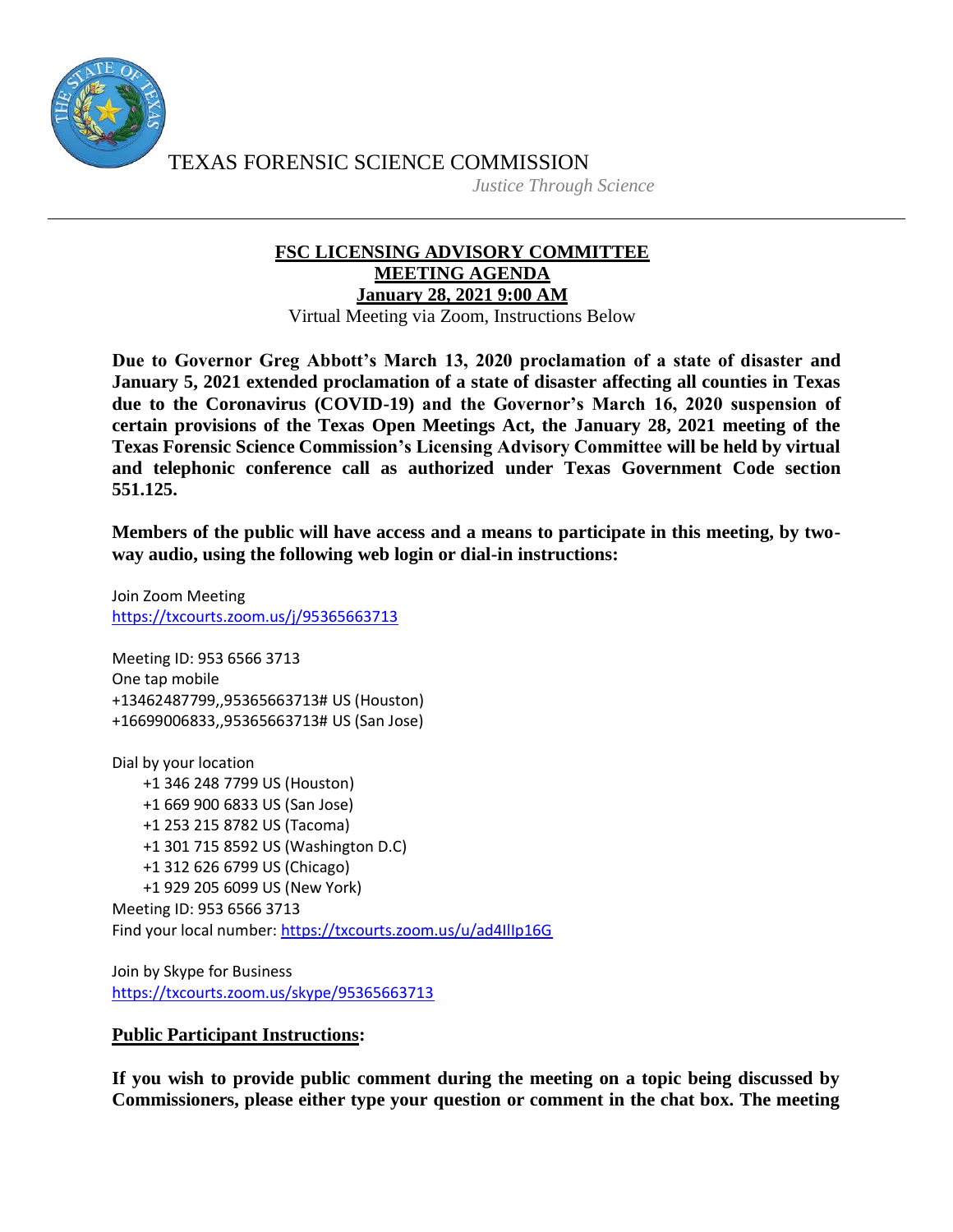**facilitator will mute and unmute participants at the direction of the Chairperson. If you are not able to provide public comment during the meeting and still wish to provide public comment, the Commission will have a public comment period at the end of its agenda to address any remaining questions or comments. You may also fill out and email Kathryn Adams the attached Public Testimony Form to [info@fsc.texas.gov](mailto:info@fsc.texas.gov) in advance of the meeting to ensure your public comment is addressed. All public comments are limited to 5 minutes with adjustments as necessary. A recording of the meeting will be available after January 29, 2021. To obtain a recording, please contact Kathryn Adams at (512) 936-0770 or email [kathryn.adams@fsc.texas.gov.](mailto:info@fsc.texas.gov)**

**During this meeting, the LAC may consider and take action on the following items. The LAC may take breaks as necessary.**

- 1. Call meeting to order. Roll call for members. (Reat) *(2 min)*
- 2. Instructions for public participation. (Tomlin) *(2 min)*
- 3. Review and adoption of minutes from October 22, 2020 meeting. (Reat) *(1 min)*
- 4. Administrative update, including update on number of licenses issued and number of renewals processed. (Garcia/Tomlin/Soward) *(5 min)*
- 5. Discuss license expiration policy and late renewal fees. (Garcia/Tomlin) *(5 min)*
- 6. Review any outstanding statistics course evaluation requests; discuss available statistics course options. *(2 min)*
- 7. Discuss and evaluate any outstanding continuing forensic education (CFE) requests; discuss Texas CFE standards mirroring OSAC standards. *(10 min)*
- 8. Discuss and make recommendations on any specific coursework and minimum education requirement transcript review requests. *(2 min)*
- 9. Discuss and evaluate any outstanding Laboratory *De Minimis* Texas Casework License applications; discuss and evaluate any Laboratory Uncommon Forensic Analysis License applications. *(15 min)*
- 10. Discuss exam evaluation committee and development of new test questions; discuss exam training videos; discuss and approve options for remote testing. *(10 min)*
- 11. Discuss voluntary licensure for unaccredited forensic disciplines, including discussion and update on the crime scene working group's proposed components for voluntary licensure. *(20 min)*
- 12. Discuss and make recommendations regarding any Waiver Applications for Laboratory Support Personnel.